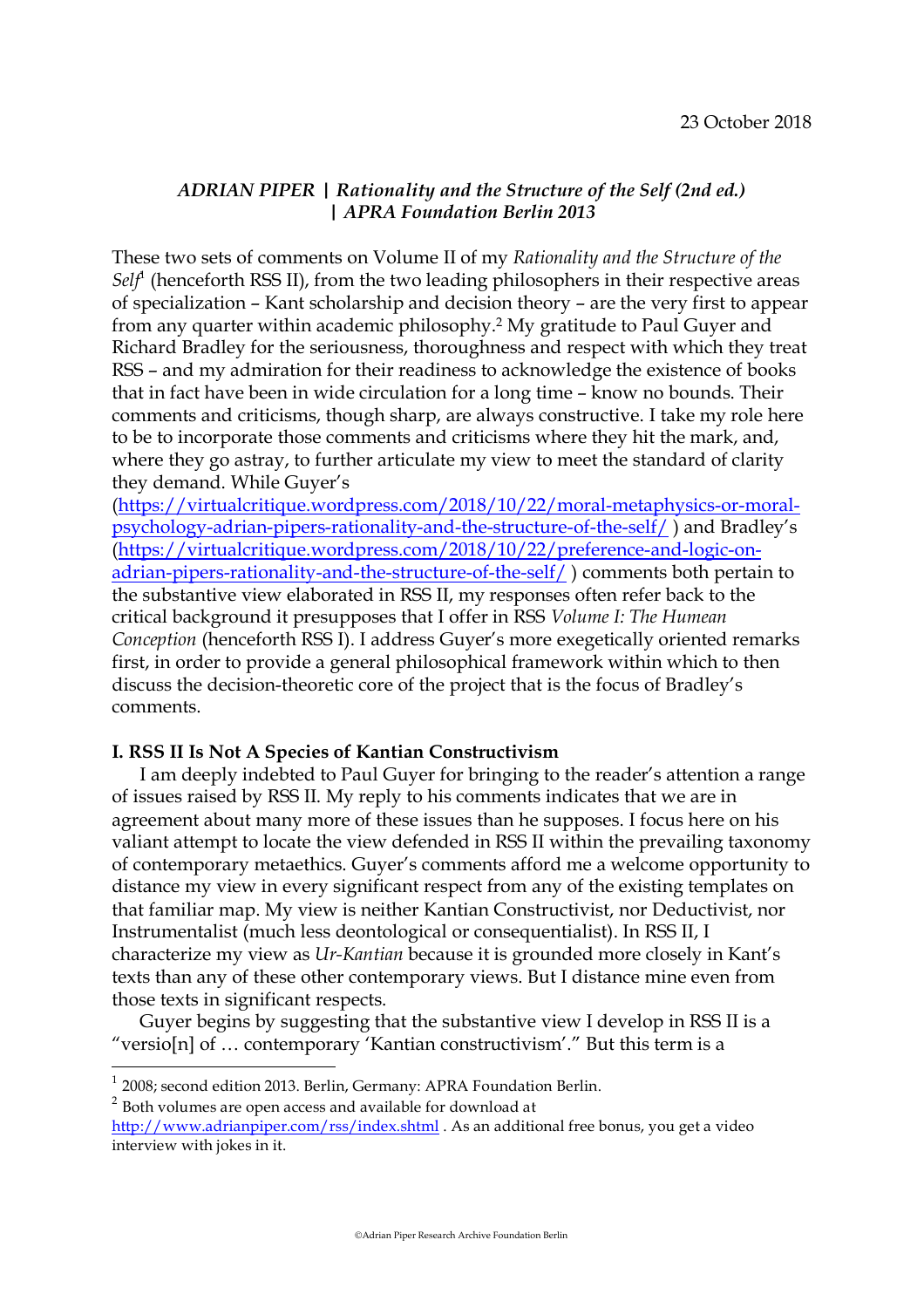misnomer for everyone but Rawls. Consider the definition of Kantian constructivism that Rawls offered in the Dewey Lectures, where he first coined that term:

[1] What distinguishes the Kantian form of constructivism is essentially this: it specifies a particular conception of the person as an element in a reasonable procedure of construction, the outcome of which determines the content of the first principles of justice. [2] Expressed another way: this kind of view sets up a certain procedure of construction which answers to certain reasonable requirements, and within this procedure persons characterized as rational agents of construction specify, through their agreements, the first principles of justice. … [3] The leading idea is to establish a suitable connection between a particular conception of the person and first principles of justice, by means of a procedure of construction. [4] In a Kantian view the conception of the person, the procedure, and the first principles must be related in a certain manner – which, of course admits of a number of variations.<sup>3</sup>

Originally, Rawls's main aim was to stipulate an intrinsic connection between a value-neutral conception of the person and a value-neutral decision procedure such that "within this procedure persons characterized as rational agents of construction specify, through their agreements, the first principles of justice [2]." The term 'procedure of construction' occurs, undefined, in three of the above four sentences, and the term 'procedure' in all four of them. The 'procedure' to which Rawls repeatedly alludes in this passage, and whose outcome "determines the content of the first principles of justice [1]," is the decision procedure he began to develop very early on in his 'Outline of a Decision Procedure for Ethics.' Although the details of this procedure undergo change over time, his aim for it until late in his life remained "to establish the objectivity of moral rules, and the decisions based upon them … the decision procedure, which can be shown to be both reasonable and reliable, at least in some cases, for deciding between moral rules and lines of conduct consequent to them." 4 And he reminded us in *A Theory of Justice* of the analogy he meant to draw with the decision procedure followed in social theory, in which "rational individuals" with certain ends … are to choose among various courses of action … [and] …[w]hat these individuals will do is then derived by strictly deductive reasoning from these assumptions about their beliefs and interests, their situation and the options open to them (119)." Here, too, in constructing the metaethical foundations of a normative theory of justice, he maintains, "[t]he argument aims eventually to be strictly deductive (121)."5 Thus despite the many differences among these texts, Rawls's position in all of them is that Kantian constructivism aims to justify basic normative principles as the necessary outcome of an underlying value-neutral decision procedure, enacted by rational agents, from which those first principles can be derived.

Rawls's account of Kantian constructivism is thus recognizable as a species of *Deductivism*, the method of moral justification that attempts to derive normative moral principles from a conceptual analysis of value-neutral premises that are presumed to generate it. I critique the general strategy of Deductivism at length in

 <sup>3</sup> John Rawls, 'Kantian Constructivism in Moral Theory,' The Dewey Lectures 1980. *The Journal of Philosophy LXXVII*, 9 (September 1980), 516-517.

<sup>4</sup> John Rawls, 'Outline of a Decision Procedure for Ethics,' *The Philosophical Review LX*, 2 (April 1951), 177.

<sup>5</sup> John Rawls, *A Theory of Justice* [First Edition] (Cambridge, Mass.: Harvard University, 1971).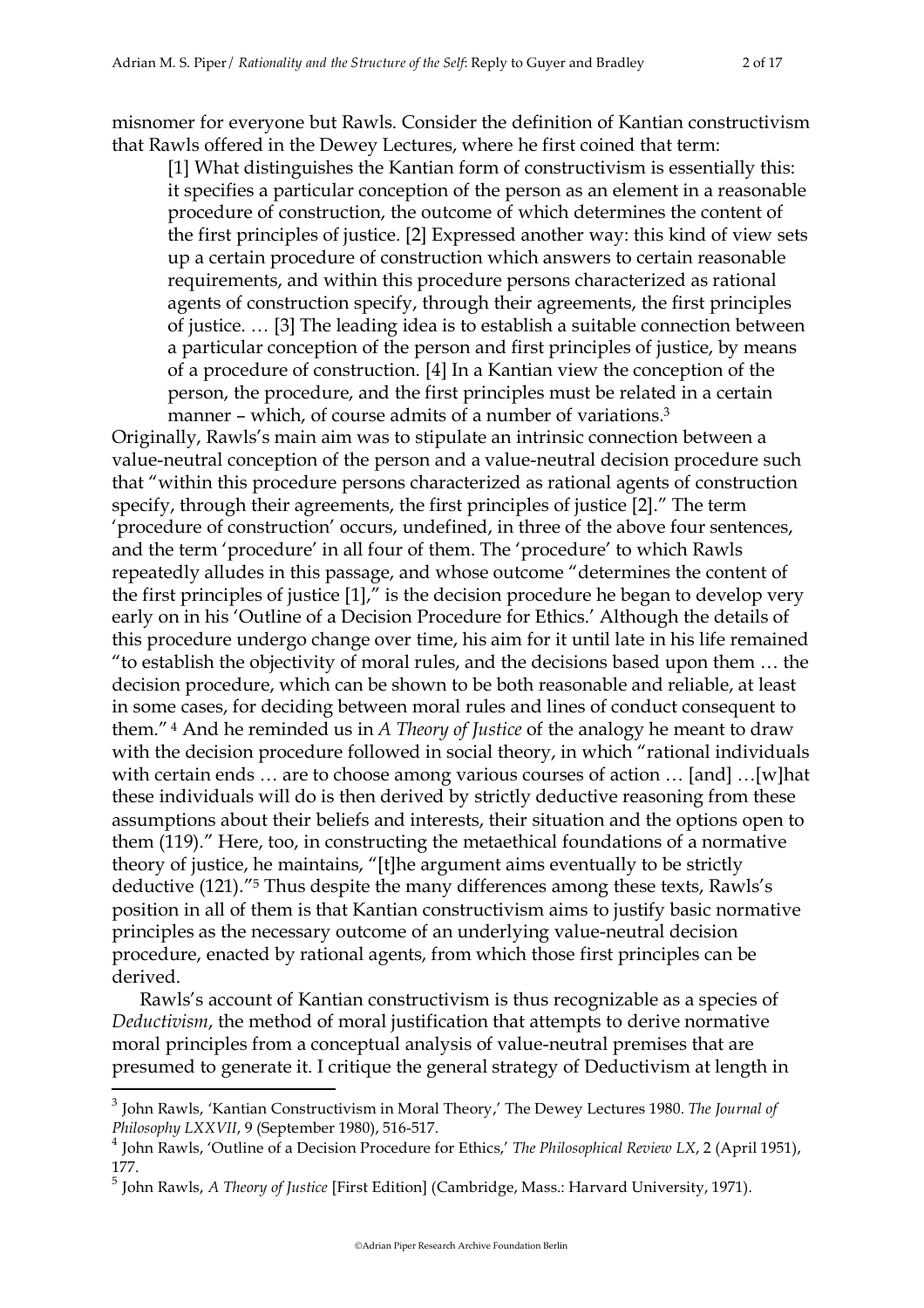RSS I, Chapter IX, Section 2. Thomas Nagel, Alan Gewirth, Rawls, and Richard Brandt, in addition to Kant, are all Deductivists; I examine their views in RSS I, Chapters VII, IX.3, X and XI respectively. But Rawls's particular kind of Deductivism, which he calls 'Kantian constructivism,' is distinguished by the nature of the premises he stipulates, namely the idealized rational agents, together with the constraining conditions, quoted above, under which they choose. These premises identify Rawls's view as that subcategory of Deductivism in which the premises define a value-neutral decision procedure, utilized by rational agents, that is instrumental to the generation of foundational normative principles as the necessary result of that procedure, i.e. as *Instrumentalist*. I discuss Instrumentalism in general in RSS I, Chapter IX, Section 4; and Rawls's Instrumentalism in particular in RSS I, Chapter X. So a view that does not justify its normative first principles as derivable from a rational agent's decision procedure is not an Instrumentalist view, and therefore not a species of Kantian constructivism as Rawls intended that term to be used. Rawls's explicit criteria, and his emphasis on the centrality of a decision procedure to generating normative principles, exclude most self-identified Kantian constructivists, aka New Kantians, from their scope.6

However, there are other views that satisfy the Instrumentalist criteria Rawls enunciated for Kantian constructivism to which he also would have denied that label. Richard Brandt's 'rational desire' theory of moral justification deduces moral principles as the necessary outcome of choices made by fully informed rational agents who have undergone cognitive psychotherapy. I examine Brandt's view in RSS I, Chapter XI. Moreover, there are other varieties of Deductivism that are closer in spirit to Rawls's avowed Kantian loyalties, even though they violate his stated Instrumentalist criteria. Alan Gewirth's method of moral justification, which attempts to deduce moral first principles directly from the concept of action, would be one; I discuss Gewirth's arguments in RSS I, Chapter IX, Section 3. So the term, 'Kantian constructivism' does not delineate the "family of views" that Rawls claimed and to which Guyer refers.

### **II. RSS II Is Not A Species of Deductivism**

What all of these views do have in common is their attempt to establish a deductive relationship between metaethical premises and normative conclusions – but not always specifically between an agent defined by the procedural guidelines of rational choice and the moral principles such an agent would choose. Rather, the deductive relationship is supposed to hold more generally, between some stipulated foundational concept related to agency and the resulting moral principles. It is the aspiration to that relationship of logical derivation of substantive moral principles from universal, value-neutral premises that unites those of Rawls's students known as Kantian constructivists. Rawls never explicitly disowned Kant's agenda of demonstrating a necessary relation of logical derivation between the universal requirements of reason and the particular deliverances of moral decision-making;<sup>7</sup>

 $6$  I offer a more thorough critique of the tenets of New Kantianism in 'Kant's Self-Legislation Procedure Reconsidered,' *Kant Studies Online* 2, 4 (October 2012): 203-277 and http://www.adrianpiper.com/docs/AMSPiperKantsSelfLegislationProcedureReconsideredKantStu diesOnlineVol2No14\_20Oct2012\_203-277.pdf .

<sup>7</sup> - although he wasted a great deal of ink deprecating his own attempt in *A Theory of Justice* to fulfill its demands. See his 'Justice as Fairness: Political not Metaphysical,' *Philosophy and Public Affairs 14*, 3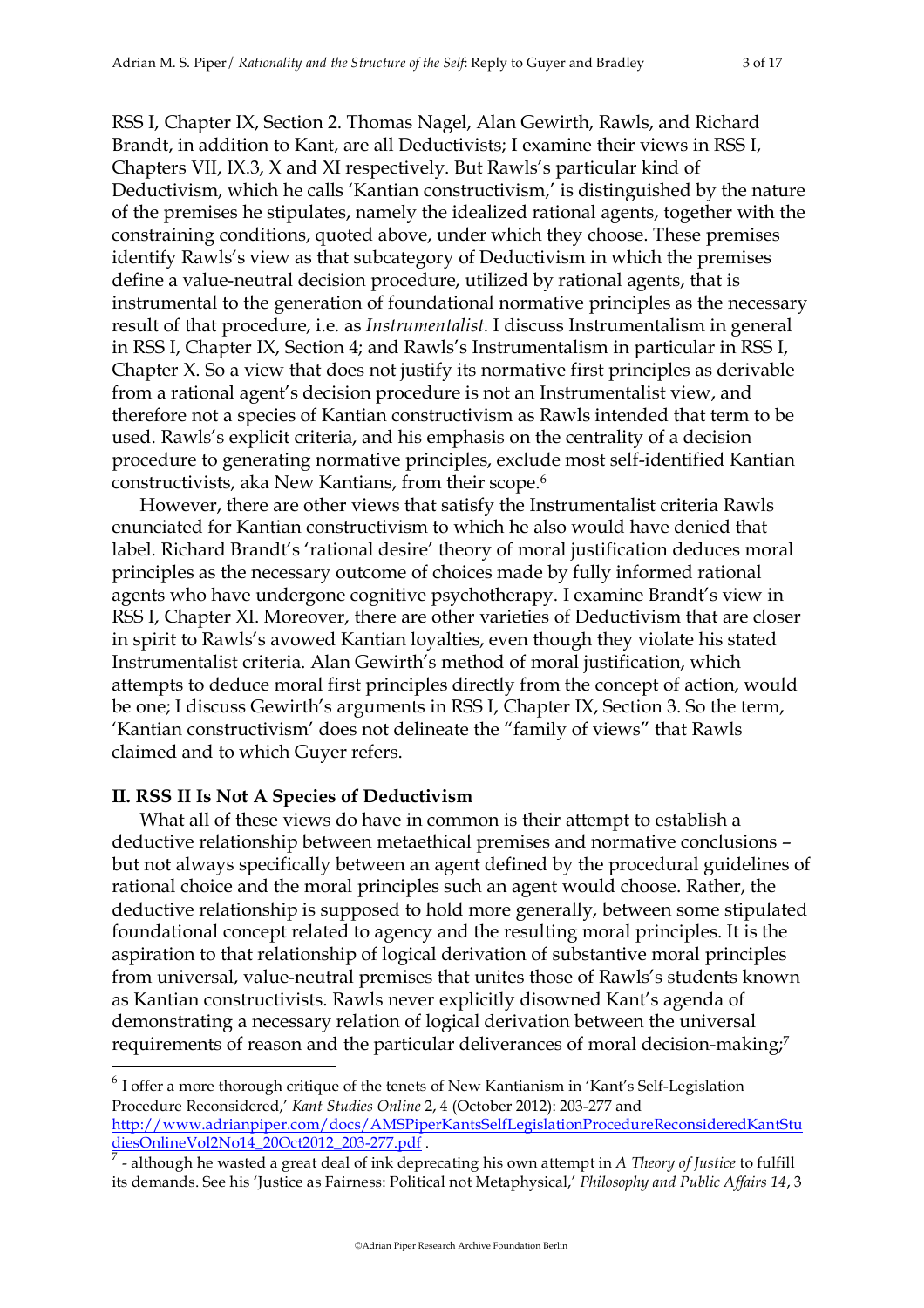and those of his students who identify themselves as Kantian constructivists have not done so, either.

I am not one of those students. I do explicitly disown this agenda. Guyer ascribes to me the views that "commitment to morality is implicated as the condition for including intentions and choices in a self that is unified by the conditions of rationality as such;" and that "the conditions for unified selfhood provide the conditions for the development of moral emotions, and these lead to moral principles." But even if these views accurately summarized my claims, neither of them would describe deductive relationships. That P is implicated as a condition for Q does not mean that P implies Q. And that the conditions for P provide the conditions for Q, which leads to R, does not mean that P, or even P and Q, necessarily lead to or imply R. The necessary relation of logical derivation fails to hold in both cases.

In fact I would deny that a commitment to morality is a precondition for including intentions and choices in a rationally unified self, although it may well be an empirical outcome of that unity. On my view, rather, intentions and choices are part of a rationally unified self because and to the extent that – as on Kant's view – conscious experiences in general are part of a rationally unified self; and those intentions and choices, independently of their content, are conscious experiences. Similarly, I would deny that the development of moral emotions *necessarily* lead to any principles at all. An upbringing that develops only the moral emotions of shame and resentment may lead only to wholesale rejection of the very idea. For all of these reasons, I do not and could not identify my view as Kantian constructivist.

Moreover, my view diverges even further from the Instrumentalist variant of the Deductivist program: even were I to accept Rawls's insistence on the centrality of a deliberative procedure, which I do not, I in any case deny that there is any necessary connection between rational deliberation and moral choice. Rational deliberation consists in formal operations of the mind that can be applied to many different kinds of choice objects, contingently including but not limited to normative moral principles. In RSS I, Chapters IX.2, IX.4 and X, I point out that only by packing the premises of that deliberation with the desired moral assumptions can they then be derived as conclusions.<sup>8</sup> And in RSS II, Chapters IV and V, I often state that there is nothing about the logical function of universalization by itself that of necessity forces a moral conclusion – or, therefore, a moral choice. So, for example, in my discussion of Ned McClennen's concept of resolute choice, I conclude a critique of Kant's decision procedure by observing that

Kant's problem is that simple universalization of a maxim is by itself too weak a criterion to rule out all cases of false promising, lying, suicide, selfneglect, or any other practices that are, in their most general descriptions, prima facie morally unacceptable. His rationalist disdain for "any law determined by particular actions" leads him to adopt as law a principle so weak and comprehensive in scope that it potentially justifies virtually all

 $\overline{a}$ 

<sup>(1985), 223-251.</sup>

<sup>8</sup> In 'Kant's Self-Legislation Procedure Reconsidered,' (*op. cit.* Footnote 6) I join those who deplore Kant's own commission of what logicians now know as Mill's Paradox of Inference and what Jaakko Hintikka calls the 'scandal of deduction' (in his *Logic, Language-Games and Information: Kantian Themes in the Philosophy of Logic* (New York: Oxford University Press, 1973 and 2002), p. 222)), aka the 'garbage-in garbage-out' problem.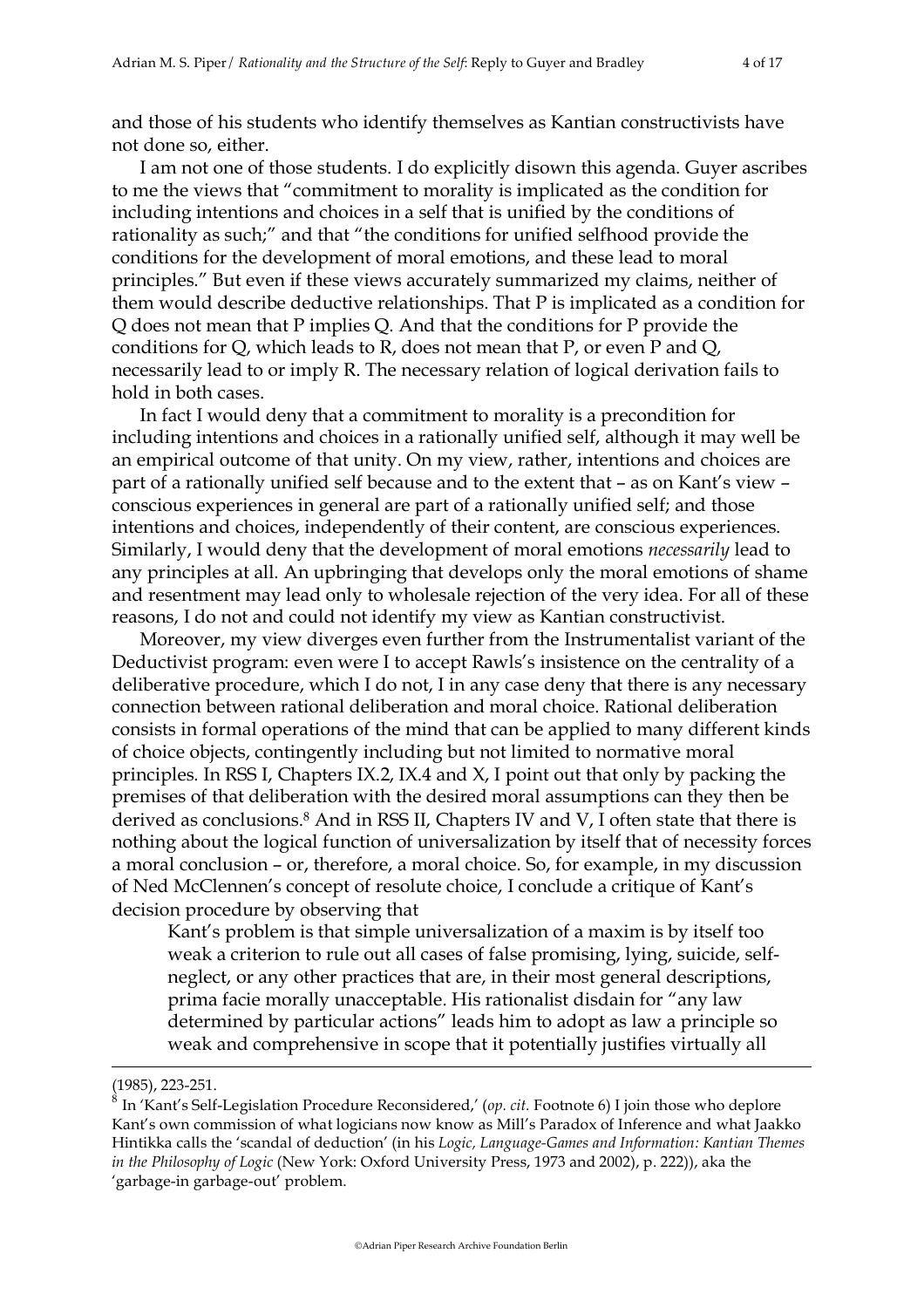actions given sufficient specification of the circumstances. It is not finegrained enough to distinguish between those specific actions that really are justifiable and those which are not (RSS II: 182).

Similarly, in the first paragraph of RSS II, Chapter V, 'How Reason Causes Action,' I explicitly disown any such Deductivist intentions (RSS II: 188). And throughout that chapter, I distance my own project repeatedly from that one (cf. RSS II: 189, 208, 218, 222, and 227). So to all three of Guyer's questions,

[H]ow does Piper herself propose to make the transition from unified selfhood to full-blown morality? … [D]oes acceptance of the requirements of unified selfhood itself entail commitment to the interpersonal principles of morality as normatively understood? Is unified selfhood a sufficient as well as a necessary condition for commitment to morality?

my answer would be in the negative. I do not propose to make any such transition from unified selfhood to normative morality, and unified selfhood on my view does not entail commitment to normative morality. As Guyer himself then observes, "[T]he conditions for unified selfhood … do not guarantee that even interiorized agents will always act in accordance with these principles."

My view is rather that the canons of classical predicate logic structure all of the conscious experiences – including the beliefs, perceptions, desires and intentions – of a unified self; and that only such a rationally unified self is capable of formulating coherent moral intentions. But this does not imply that a rationally unified self must formulate them. Whereas the structure of an intention is supplied by the logical preconditions of thought, its content is always a function of empirical circumstance. So a particular, fully formed moral intention always *instantiates* the rational structure of intention, but can never be logically *derived* from it. My project is more modest than the Deductivist's, and therefore has a correspondingly greater chance of success.

In light of my wholesale rejection of the Deductivist project as misguided and futile, Guyer is right to distinguish my view from that of Christine Korsgaard, who "succumb[s] to the fantasy of assuming that … [we can] explain moral failure only as defective reasoning about what morality requires rather than as a direct choice not to be moral." But he then goes on to interpret my distinction between psychological consistency as a contingent preference and metaphysical consistency as a necessary precondition for having contingent preferences – or indeed, unified intentional states of any kind – as in some sense similar to Korsgaard's profoundly confused neo-Deductivist claim that "an agent that is not a mere heap … cannot but act rationally, although it might fail to correctly infer what is rational in some particular case." The suggestion that not being a mere heap implies rational action is an amusing one: picture a neatly sorted, packed, taped, bagged, labeled, and stacked heap of garbage, sitting at a computer in readiness for the 'garbage-in' stage of the Deductivist procedure, evaluating the choice options in a normal form decision tree. But even more amusing is the failure it expresses to grasp my view. In an anonymous reader's report on RSS II of 2003 for Oxford University Press that bears a remarkable resemblance to Korsgaard's distinctive manner of thinking and writing, the reader tasks me with the same project as does Guyer, of "explaining how the ideal of perfect practical rationality must motivate actual human beings in a *morally*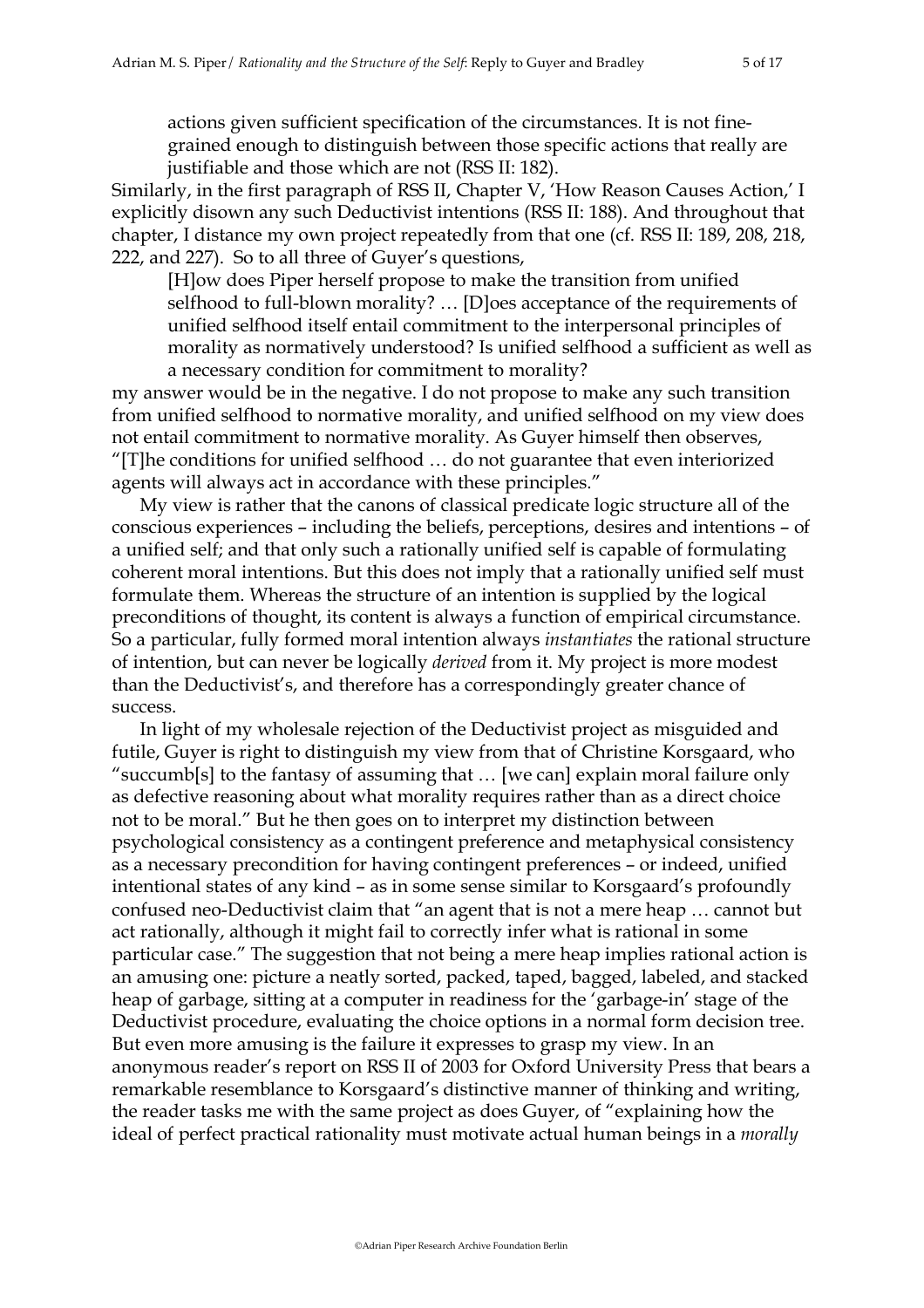normative way."9 But we have just seen above that RSS II repeatedly disowns that project as a waste of time. In case the foregoing examples did not suffice, its futility is amply illustrated by Korsgaard's own failed attempts to realize it, in which this vague and bloated 'must' of metaphysical necessity is supposed to pack the same browbeating wallop as does the notion of a ground project for Bernard Williams or the notion of a second-order desire for Harry Frankfurt (I criticize both of these views in RSS I, Chapter VIII, Sections 2 and 3). Her approach applies the Deductivist methodology of Alan Gewirth, her former senior colleague at the University of Chicago, to whose *Reason and Morality* her arguments are clearly indebted. As I discuss in detail the failings of Gewirth's view in particular in 'Gewirth's Deductivism,' cited above, there is no need to dwell at greater length on those of his disciples.

The problem inherent to all such views is that if you duck the punch, you deflect the wallop. Guyer rightly complains that

the force of such a 'metaphysical necessity' is obscure, at least to me. If it is meant to define an ideal of rational agency to which the agency of flesh-andblood human beings ought to conform, then its normative hold on such actual human beings remains to be explained; if it is meant to describe a regularity to which flesh-and-blood human beings invariably conform, then it seems to be belied by the all too frequent divergence of human beings from it.

This brand of 'metaphysical necessity' is obscure to me, too. That is why I unconditionally reject it, and address the failings of this general approach, in the chapters and sections from RSS I listed above. As I join Guyer in rejecting this useless notion, his binary distinction between metaphysical necessity and moral psychology as a taxonomic device for identifying RSS II as a normative moral theory would require, at the very least, a respectably rehabilitated account of metaphysical necessity in order to carry any weight. As he does not offer such an account, I also reject that taxonomy.

## **III. RSS II Is Not A Species of Normative Moral Theory**

My view has nothing whatsoever in common with the Deductivist tactics outlined above. Guyer's complaint does not apply to my argument, because mine does not invoke any such unexplicated notion of metaphysical necessity. In my usage, the term 'metaphysical' means what it standardly means according to the OED, i.e. it refers to explanatory first principles, preconditions or premises that a particular state of affairs presupposes. These may be material or nonmaterial, concrete or abstract, specific or general, as the case may be. My claim that a unified and internally consistent self is a metaphysical precondition for having psychological likes and dislikes is no more obscure than claiming that a magnetic field is a metaphysical precondition for a magnet's attracting some objects and repelling others. In both cases, the former is an explanatory premise of the latter. Thus there is no suggestion in my argument that any obscure notion of metaphysical

<sup>&</sup>lt;sup>9</sup> This patently substandard OUP reader's report of 2003 on my manuscript (the hard copy of which the reader declined to return) is available with my original annotations upon request, for personal use only, from **archive@adrianpiper.com** . Another amusing read, it commits exactly the same elementary errors of reasoning that later surface in Korsgaard's *Self-Constitution: Agency, Identity, and Integrity* (Oxford: Oxford University Press, 2009), which appeared one year after the first edition of *Rationality and the Structure of the Self*, and which I warmly welcome as a recent addition to her ongoing *Kant for Dummies* pamphlet series.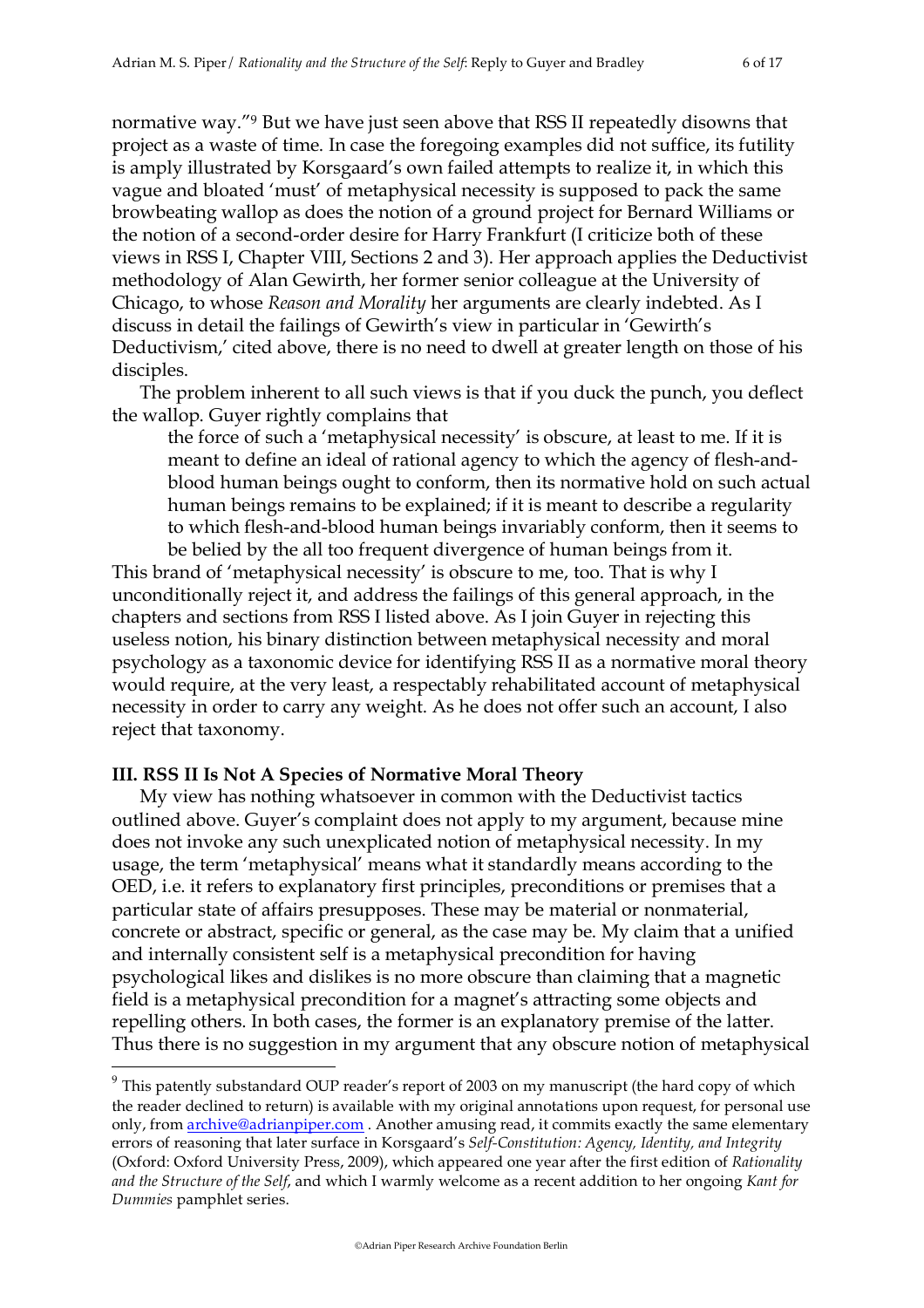necessity functions to define ideal agency, flesh-and-blood agency, or the relation between them.

Guyer acknowledges my thesis that "although preserving an internally coherent self in this sense is a good, it is not an end, goal or intentional object that an agent can adopt or at which he can aim. Therefore while it can be a justifying reason for action, it cannot be the object of a preference (RSS II, Chapter IV: 177; also see 198, passim)." Yet he then immediately goes on to ascribe to me the contradictory commitment, "actually to a normative position that unified selfhood is a good that human beings ought to strive to realize etc." However, none of the passages Guyer cites in support of his claim that my philosophical commitment is the exact opposite of that which I explicitly defend at very great length in fact support his interpretation of RSS II as a normative moral theory. At best they show that metaphysical consistency is compatible with physical embodiment. But on my view, that is not in dispute.

(1) For example, he lifts out of context my example of Myron the puffy glutton, which occurs in the course of my argument that Ned McClennen's concept of resolute choice is materially equivalent to my concept of a genuine preference. This example directly follows and illustrates my thesis that the

claim is not about a contingent psychological preference for consistency, but rather about the necessary metaphysical consistency that genuine preference – indeed, any kind of preference – presupposes: I may or may not have a particular liking for consistency; but unless I am a unified and internally consistent self in the first place, the issue of my psychological likes and dislikes cannot arise (RSS II, Chapter IV: 177).

About the subsequent discussion of Myron's gluttony, Guyer comments that he finds it difficult to read that passage without "taking it to imply that Myron has a *genuine choice* whether or not to stick to his diet at dinner-time, thus that there is no metaphysical *necessity* that he maintain his resolve etc." My statement that "Myron chooses to avoid this condition of disconnected bewilderment etc." certainly does imply that Myron has a choice etc. But Guyer conflates Myron's choice to avoid a state of disconnected bewilderment with the highest-order disposition to metaphysical consistency it presupposes, and that transforms that choice option into a motivationally effective preference. And his observation that no metaphysical necessity is involved, with which I of course also agree, conflates this cryptic Deductivist notion of metaphysical necessity which we both reject with the more robust concept of the metaphysical consistency which I claim any such choice presupposes.

(2) Similarly, Guyer takes my carrot-stick metaphor for the disposition to metaphysical consistency to show that I am really talking about a "psychological characteristic of a flesh-and-blood agent etc." – as though metaphysical consistency could only be a transcendent characteristic of nonmaterial noumenal agents. Just as flesh-and-blood agents have a hard-wired predisposition to physical entropy, they can also have a hard-wired predisposition to metaphysical consistency. My thesis is that they must, to the extent that they are able to form coherent intentional states at all.

(3) Furthermore, he rightly finds in my sentinel metaphor for the highest-order disposition to literal self-preservation a "causally efficacious psychological disposition," but then wrongly infers from this that this disposition therefore must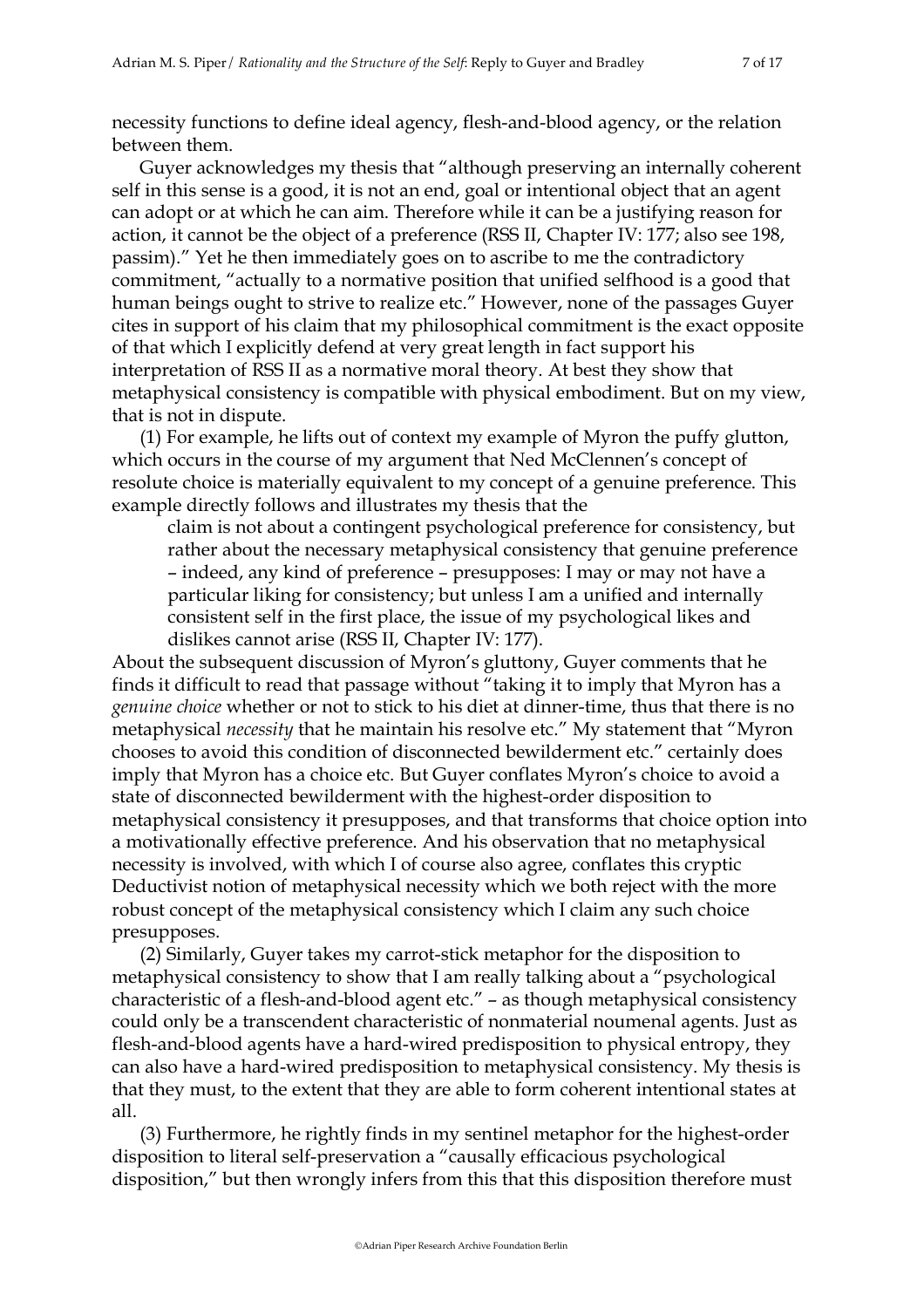be a psychologically transient inclination rather than an enduring metaphysical precondition for forming inclinations of any kind. However, we have just seen that flesh-and-blood agents can have causally efficacious psychological dispositions that are enduring and hard-wired rather than transient. Other examples would include the psychological dispositions to react to stimuli, to explore the environment, or to ignore anomaly. All can and do serve as metaphysical preconditions for more specific states or behaviors – such as, respectively, to answer the telephone, to open a closed door, or to overlook E.T. crouching in the corner.

(4) Finally, Guyer claims that I

describ[e] the commitment to coherence, including the coherence of genuine preferences, as something to which the agent must become "habituated"

through a "long-term" … "project of moral self-improvement" (RSS II:209), ... But this claim is false. The quoted terms are lifted out of a passage analyzing Marcia Baron's distinction between primary and secondary motives, both of which would count as occurrent psychological states on my view. That passage has nothing to do with a commitment to coherence. It has even less to do with the normative moral theory Guyer groundlessly ascribes to me. He then runs this passage together with one in a section occurring much later in the text, on a completely different topic. There I describe a utility-maximizing ideal of rational motivation that I explicitly criticize as inadequate. Thus he continues:

… success at which depends upon a variety of circumstances, including a "community of spontaneous agents" with adequate "material resources" (RSS II:233), something which neither has been nor is guaranteed for all human beings, and which can hardly be considered a metaphysical necessity of human existence; it is rather a causal condition for flourishing human existence,

now lifting these quoted terms out of a different context that bears no relation to my explication either of Baron or of my contrasting view. Finally, Guyer then splices these latter terms back into my earlier analysis of Baron's view, and wrongly ascribes it to me:

Piper also observes that once the psychological disposition toward unified rather than psychotic selfhood "does take hold, it will bear a relation to individual act-tokens most of the time, even if the requirements of duty are violated occasionally, and even if one then need not be preoccupied with these requirements most of the time" (RSS II:209) (ibid.); this is an eminently reasonable thing to say, but it could not be said if unified selfhood were a metaphysically necessary condition of genuine action.

However, I say this reasonable thing about Baron's view, not my own. Guyer's assemblage of unrelated passages critiquing other people's views would not be relevant to a defense of his claim that mine is normative. Actually he offers no such defense.

I infer from exegeses (1)-(4) that Guyer is using the term 'metaphysical' to refer to states of affairs that are necessarily nonphysical and nonmaterial – i.e. beyond the scope of the empirical world as Kant defined it in the *Critique of Pure Reason*. This use of the term conforms well to Kant's in his critique of speculative metaphysics in the Antinomies. But it does not conform to mine. It is a straw man, cobbled together out of disparate and irrelevant passages, that Guyer and I both agree is implausible.

As the view I defend in RSS II is not in fact a normative theory, nothing could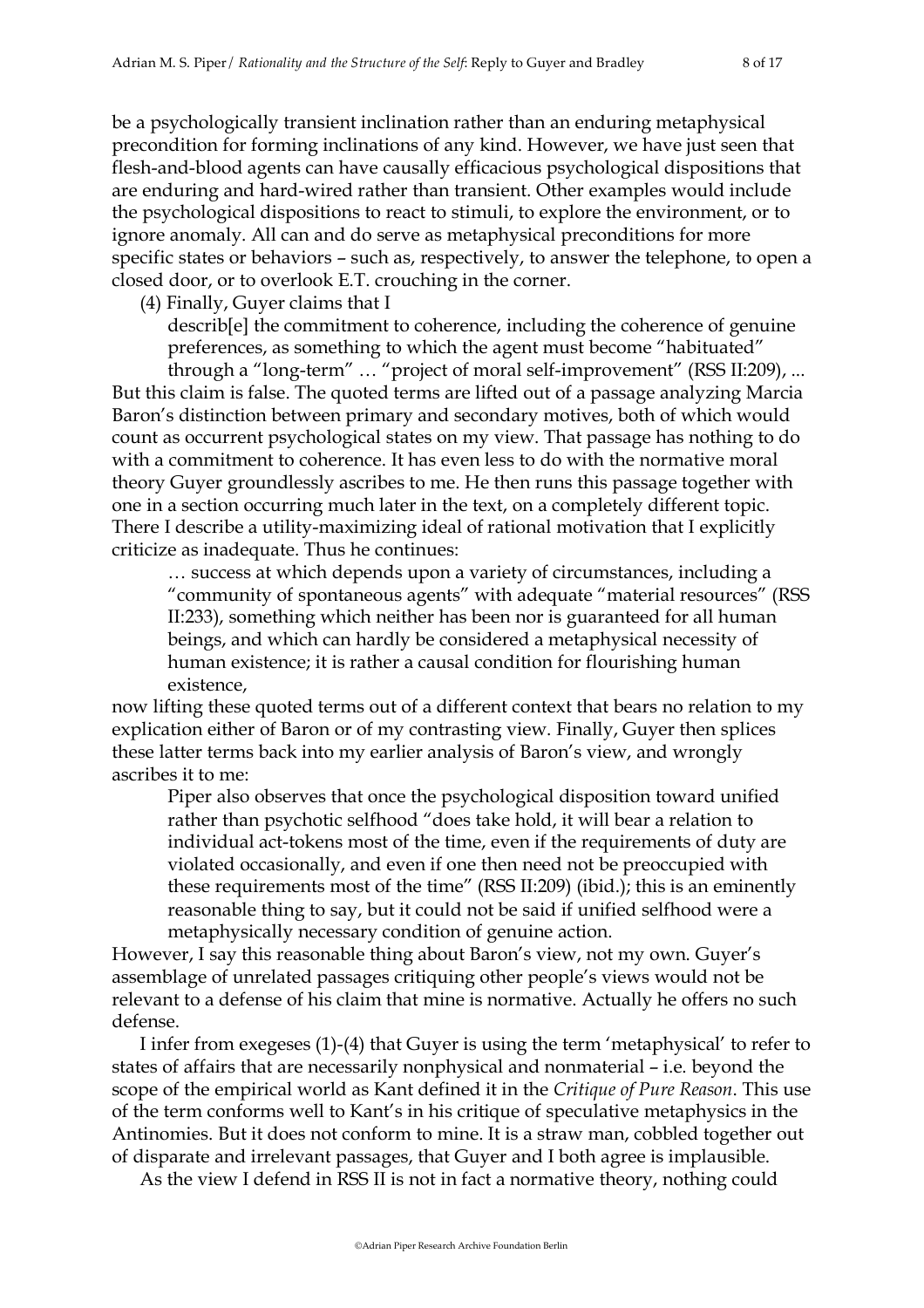show that it is. I offer a taxonomy that accurately locates that view as a descriptive and explanatory metaethical theory – for example, at RSS II pages 18, 27, 33, and 48; and at page 221, where I repeat a point from RSS I, Chapter III that really cannot be repeated often enough:

[T]he question whether a theory is explanatory or not can be answered independently of the question whether it has a normative or a descriptive metaethical status. The metaethical status of any principle is fully exhausted by specifying the relation between two descriptive versions of it: that which describes actual behavior and that which describes ideal behavior. A theory can be both explanatory and normative if it explains the behavior of an ideal agent who sets a standard we are exhorted to emulate (RSS II: 221).

The ideal agent I describe in the first half of RSS II does not set a standard we are exhorted to emulate, because it is not the kind of ideal an agent can aspire to emulate. So getting bogged down in searching for someone to normatively exhort would have delivered even less bang for the buck than getting bogged down in the flatulent cloud of metaphysical necessity. A careful reading of RSS II will confirm that it makes neither of these mistakes.

## **IV. Genuine Preferences Are Logically Consistent**

Richard Bradley's comments are focused on RSS II Chapter III, 'The Concept of a Genuine Preference,' in which I defend the thesis that, like all other conscious intentional states of a rationally unified self, preferences – understood in the broad, decision-theoretic sense as encompassing intentions and resolves in addition to desires – are similarly structured by and subject to the requirements of classical predicate logic; and therefore that rational preferences must meet exactly the same constraints of logical consistency. I am relieved and grateful to have his endorsement of my claim that preferences express categorical judgments. I now explore some of the implications of that claim. I argue here that Bradley cannot consistently accept that claim yet deny that intransitive preferences violate the requirement of logical consistency even when the agent's preferences are incomplete.

# **1. The Symbolic Representation of a Pairwise Comparison**

A categorical judgment ascribes a predicate to a subject. A notation adequate for symbolizing a categorical judgment must expose the subsentential relationship between subject and predicate. Classical first-order predicate logic represents and exposes this subsentential relationship in the formula *Fx*. However, understanding a binary categorical judgment of preference in particular requires more syntax than this; for in its traditional form, classical predicate logic does not expose enough of that substructure to distinguish between a judgment of preferences involved in pairwise comparisons and other categorical judgments. A *pairwise comparison* is a binary categorical judgment of the form

(1) Agent *S* prefers option *x* to option *y*.

Traditional predicate logic would express this judgment as

(2) *Sxy*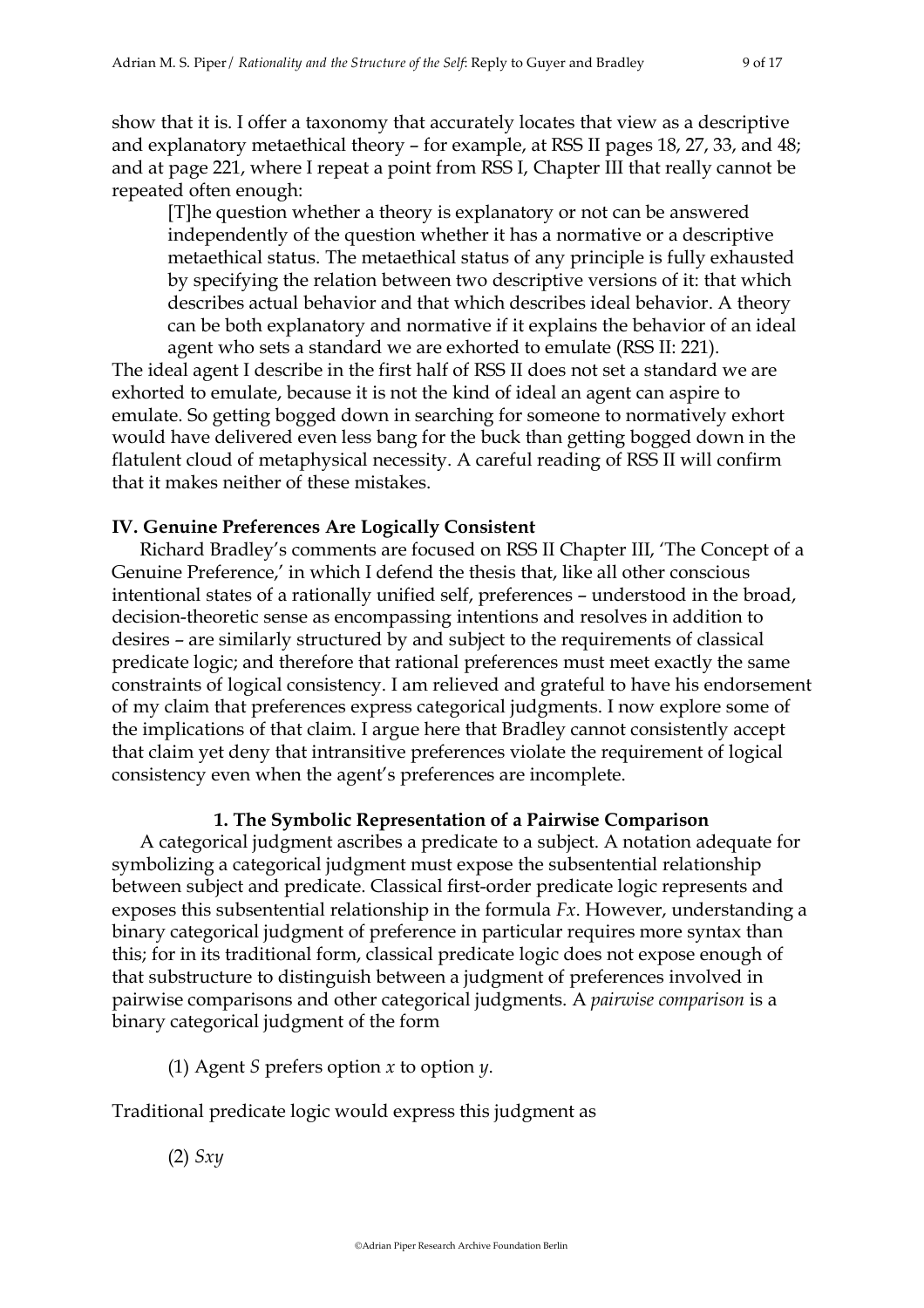But (2) does not suffice to distinguish an intensional judgment of preference involving a pairwise comparison from other relational categorical judgments of an extensional nature, such as

(3) *x* is *y*'s sister.

The traditional semantics of classical predicate logic permits (1) and (3) as two conflicting interpretations of (2), but its syntactical cache is not rich enough to represent the structural difference between them. I defend this claim at length in RSS II, Chapter III, Section 1, 'A Problem about Cyclical Inconsistency.'

Unfortunately, the notation of standard Ramsey-Savage decision theory is even less adequate to this challenge, because it not only disregards the intensional nature of preference judgments. It fails to represent the subject-predicate substructure of preference judgments at all. Instead, it treats pairwise comparisons as though they were extensional mathematical formulas. In these formulas, preference alternatives are isolated from the contextualizing intentional attitude in which they are nested, represented as though they were extensional objects like real numbers, and ordered by the extensional mathematical connective '>,' thus:

 $(4)$   $x > y$ 

In mathematics, (4) would symbolize the natural language sentence,

(5) *x* is greater than *y*.

'Greater than' is an extensional phrase that relates two numerical values. In traditional Ramsey-Savage decision theory, (4) symbolizes the sentence,

(6) *x* is preferred to *y*.

'Preferred to' is an intensional phrase ranging over two intentional objects. But the passive grammatical construction of (6) obscures its intensionality by eliminating mention of the agent *S* whose intentional attitude takes *x* and *y* as objects. Armed with the appearance of extensionality, Ramsey-Savage decision theory constructs from a sequence of such pairwise comparisons an ordinal ranking

 $(7)$   $x > y > z$  ...

on the basis of which mathematical calculations of subjective utility are then to be performed.

But this won't do. (7) is a rank-ordered series of intensional objects of someone's intentional attitude, whether their intensional status is visible or not. In (7), it is not visible. The objects *x*, *y* and *z* are abstracted from their necessary dependence on that attitude. But without a modifying phrase that expresses it, the intentional objects nested in it cannot be related using an extensional connective. I can relate

(8) I prefer that *x*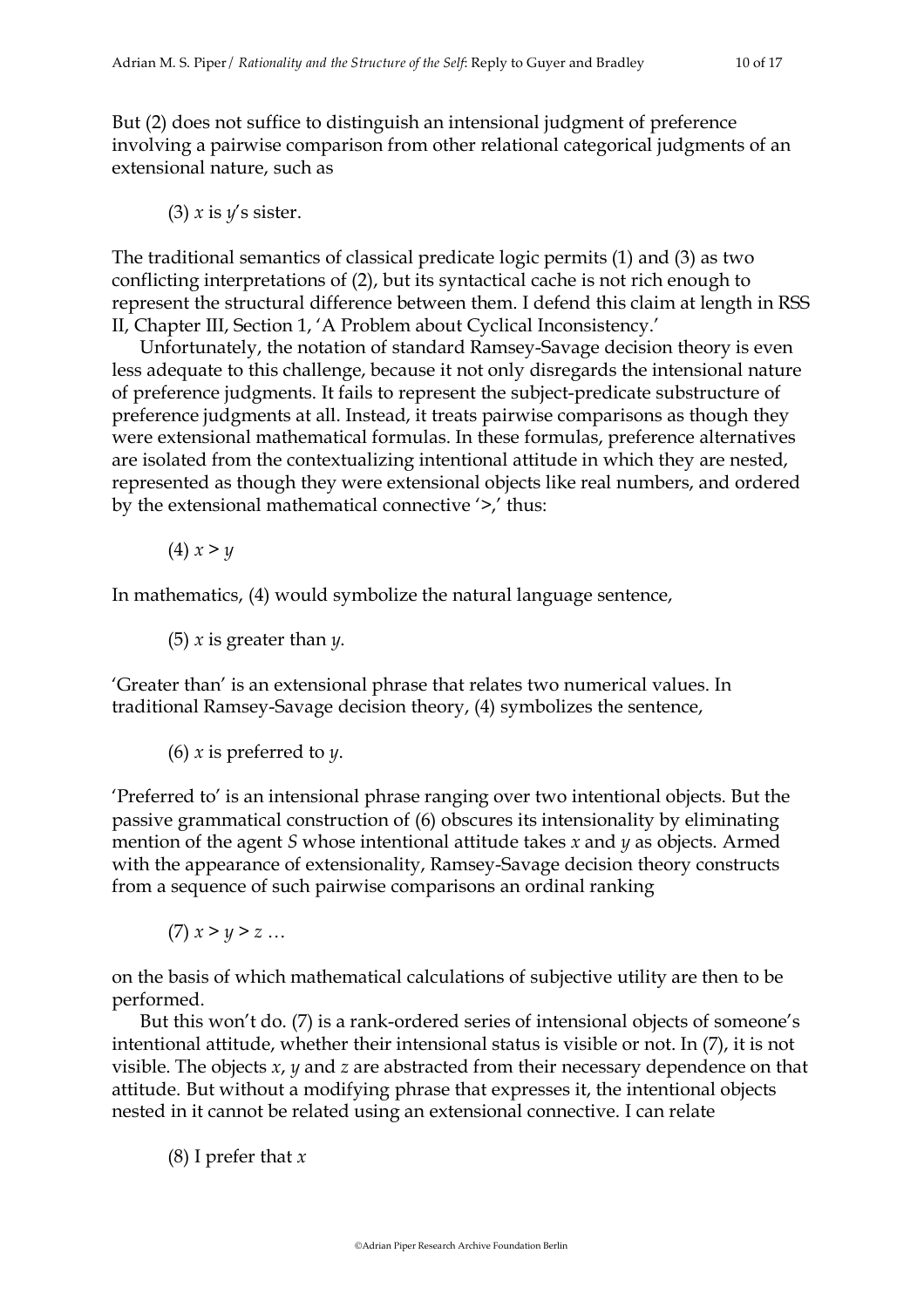to

### (9) I prefer that not-*y*

using the Boolean connective 'and' because nesting *x* and *y* in their respective intentional attitudes extends to them the propositional status of the intentional attitude in which they are nested. Eliminate those nesting intensional contexts and there is nothing for an extensional connective to connect. Isolated intentional objects are not the kind of entity that can have extensional propositional status.

Similarly, you cannot connect a hope to a dream using telephone cables. You cannot line up a memory of summer camp with a memory of college with a memory of internship along an interstate highway. You cannot link up an imagined garden with an imagined lawn sprinkler using pliers and copper wire. *A fortiori*, you cannot connect isolated intensional objects of any kind, including preference alternatives, using extensional connectives of any kind, including mathematical ones. That the traditional notation of Ramsey-Savage decision theory renders the intensionality of such objects invisible does not render it nonexistent or unimportant. Rather, such a notation reveals its inadequacy to the requirement of veridical representation. It needs to be revised. I defend this claim at length in RSS I, Chapter IV, Section 2, 'The Ramsey-Savage Concept of a Simple Ordering;' and RSS II, Chapter III, Section 2, 'Savage's Concept of a Simple Ordering Reconsidered.'

Bradley offers a revision of that traditional notation that aims to expose the intensionality of categorical judgments involving pairwise comparisons by replacing the extensional mathematical connective '<' meaning 'less than' with the symbol '≾,' such that

 $(10)$   $X \leq Y$ 

is interpreted as the weak preference relation

(11) *Y* is at least as preferable as *X*.

As with (6), 'at least as preferable as' is an intensional phrase that ranges over two intentional objects. But (11) obscures its intensionality even more than (6). In addition to its passive grammatical construction, (11) substitutes the modal locution 'as preferable as' for the indicative locution "is preferred to." But preferable to whom? The modal locution approaches extensional status only to the extent that something can be preferable independently of the existence of any possible subject to whom it is in fact preferred. As the concept of being preferable without being preferred to some possible subject is incoherent, the implicit intentional attitude cannot be eliminated. Hence there are no grounds for ascribing extensional status to Bradley's modal locution. (10) remains an intensional statement consisting in an intentional operator '≾' that governs a pair of intentional objects whose intensional status is obscured by the notation.

This means that whereas (4) purported to connect two intensional objects using an extensional operator, (10) in fact does not aspire to connect two objects at all, because '≾' is not a connective but rather an intentional operator that expresses a subject's intentional attitude. It does not contain the syntactical resources for rank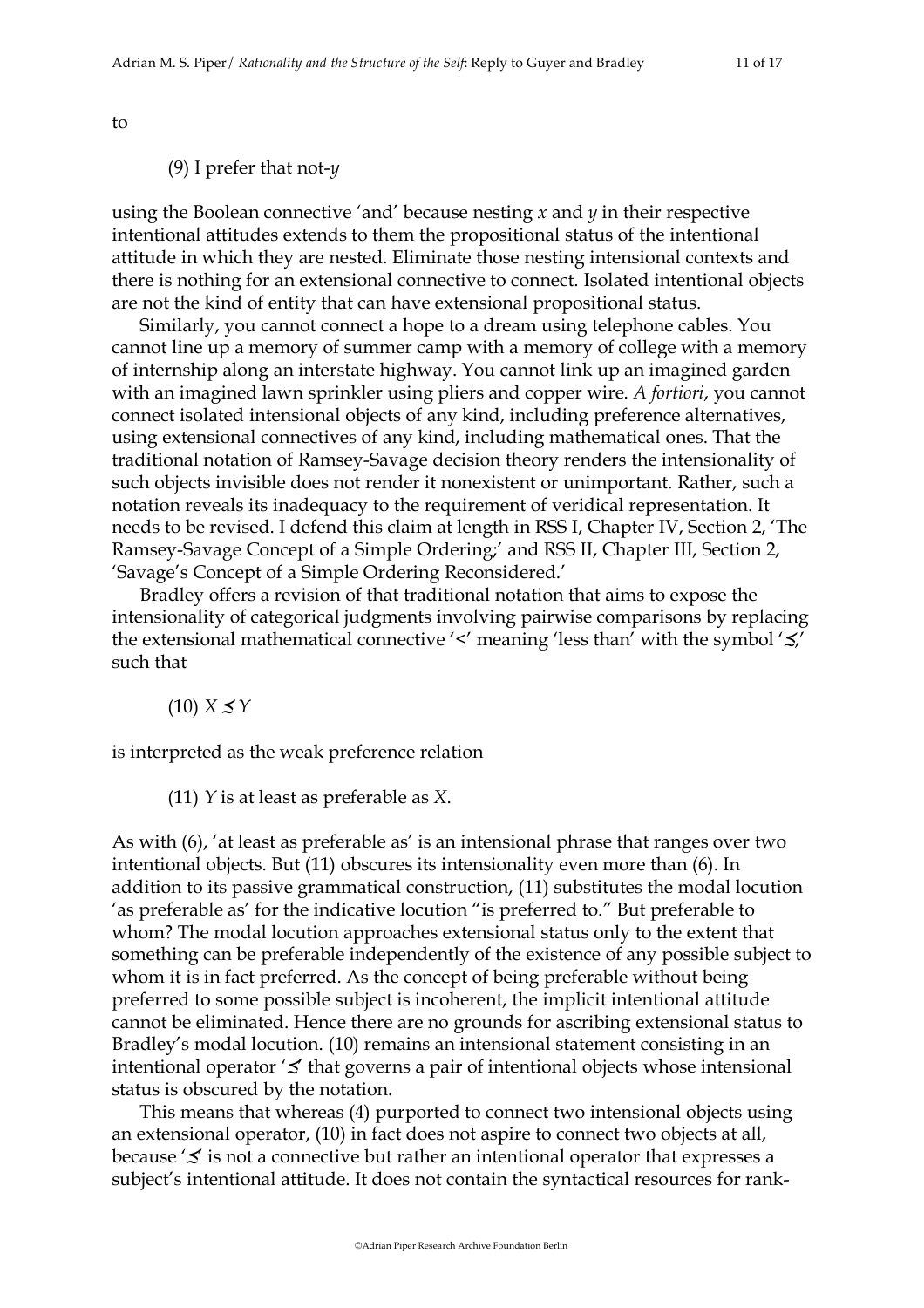ordering its subsentential constituents. (10) denotes a relation between *X* and *Y* only in the semantic sense of (2). By itself – and like (2), (10) does not expose any syntactical substructure at all. How the two objects *X* and *Y* are related in (10) depends on the semantic interpretation of the expression, rather than – as in (4) and (7) – the syntactic ordinal substructure that the symbolization itself identifies. Then this interpretation provides no warrant for ascribing the ordinal ranking required for calculations of subjective utility to a series of such statements expressing this intentional attitude toward pairs of intentional objects. And we have just seen that the isolated intentional objects themselves also fail on this count.

Bradley attempts to meet this objection by proposing a link between extension and intension that translates the extensional mathematical connective '<' into the intentional operator '≾', such that

 $(12)$   $X < Y$ ,

i.e.

(13) *X* is less than *Y,*

is defined as

 $(14)$  *(X ≤ Y)* . ~*(Y ≤ X)*, <sup>10</sup>

i.e.

(15) *Y* is at least as preferable as *X* and *X* is not at least as preferable as *Y*.

Thus Bradley intends (14) to represent the same ordinal ranking of *X* and *Y* as does (12). However, they cannot represent the same ordinal ranking, because (14) lacks the equivalent syntactical resources to fix a relation between *X* and *Y* in both conjuncts. If (10) exposes no more subsentential structure than (2), then neither conjunct of (14) can connect two preference alternatives in any particular order at all, and therefore cannot connect them in the manner of (12). Neither conjunct of (14) exposes the syntactical substructure necessary for interpreting the parenthecized expression in the second conjunct as reversing a relation between *X* and *Y* symbolized in the first. There is no such extensional relation that can be presumed to hold for both. Thus (14) can be replaced by

 $(16)$  *P* .  $\sim Q$ 

without loss of meaning. Categorical judgments of this description are *internally intransparent*. (14) does not contain the syntactical resources necessary for illuminating an ordinal relationship among those constituents because it is internally intransparent. The only structure Bradley's notation can expose is that supplied by the Boolean connectives that relate these internally intransparent

 $10$  As in RSS II Chapter III, I substitute Quine's aesthetically pleasing traditional notation for the more muscular, plumber's tool look of Bradley's '∧' and '¬.'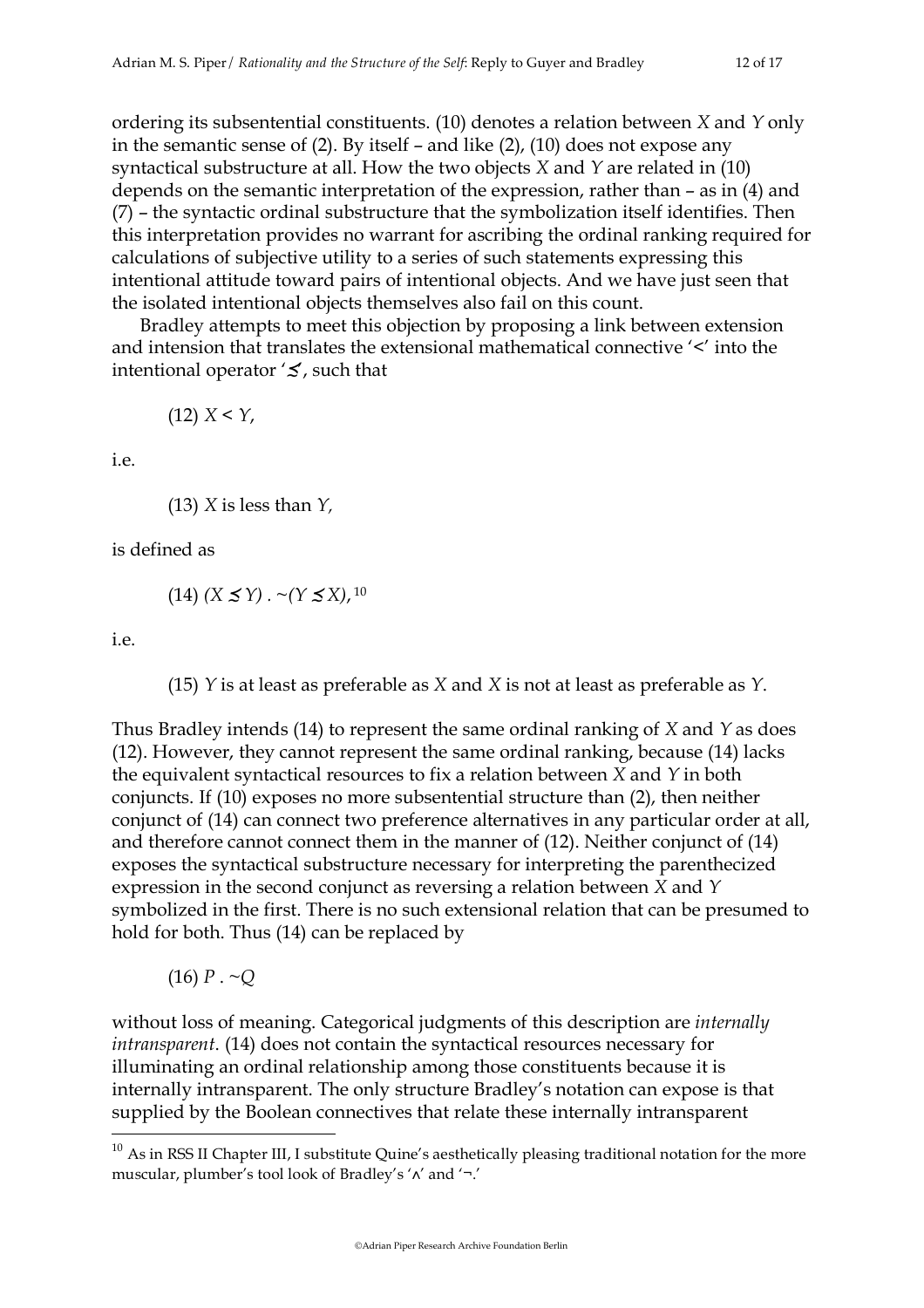judgments.11 So (14) works neither as an intensional definition of (12), nor as a symbolic representation of (15).

However, (15) presents further intransparencies. Something cannot be at least as preferable as something else without there being some implied third thing to which the first two are at least as preferable. An apple can only be at least as preferable as an orange if there is also, for example, a prune, to which they are at least as preferable. Thus (15) is grammatically incomplete without mention of the third term of comparison that reveals it to be a triadic rather than a pairwise comparison – and therefore unsuitable for purposes of this discussion.

None of these internal intransparencies would seem problematic for Bradley's assumption that

(17) 
$$
(X \le Y)
$$
 and  $\sim (X \le Y)$ 

are contradictory. That *Sxy* and  $\sim$  *Sxy*, or *P* and  $\sim$  *P*, or *(X*  $\leq$  *Y)* and  $\sim$  *(X*  $\leq$  *Y)* are contradictory certainly can be established with reference to the law of noncontradiction

$$
(18) (\forall x) \sim (Fx \cdot \sim Fx)
$$

However, (18) is a premise of classical first-order predicate logic; and that premise is not among the axioms of Ramsey-Savage decision theory. In fact, (18) cannot be stated within the notational constraints of traditional Ramsey-Savage decision theory at all, and we have just seen that Bradley's replacement of '<' with '≾'does not address this problem. Without piecemeal importations of syntax from natural language, mathematics, and predicate logic,<sup>12</sup> Bradley would be unable even to formulate (17).

That absence in turn further undermines Bradley's claim, about an intransitive statement, that "someone who judges that

(19) *X* ≤ *Y* and that *Y* ≤ *Z* but not *X* ≤ *Z* 

does not make any strictly contradictory judgments, and so cannot in my opinion be said to violate the law of non-contradiction." Like (14), (19) is similarly internally intransparent. It, too, could be replaced by a logically contingent expression

(20) *P* and *Q* but not *R*

 $11$  Here I apply the same argument to Bradley's proposal as that directed at traditional Ramsey-Savage decision theory at RSS II: 112-115.

 $12$  So what is the matter with piecemeal importations from other symbol systems such as natural language, predicate logic, set theory, and mathematics into decision theory, you might ask? Unless this is done with the same rigor and elegance as Sen's analysis of preference in *Collective Choice and Social Welfare* (San Francisco: Holden-Day, Inc., 1970), they make it extremely difficult to construct a non-idiosyncratic and uncontroversial axiomatized system that, like first-order predicate logic, can be shown to be both consistent and complete. That is why contemporary decision theory has generated such a wide variety of kinds of consistency proofs, and why it is still so far from settling on an authoritative one. That is not going to happen until its intensional character is acknowledged and adequately formalized in its syntax.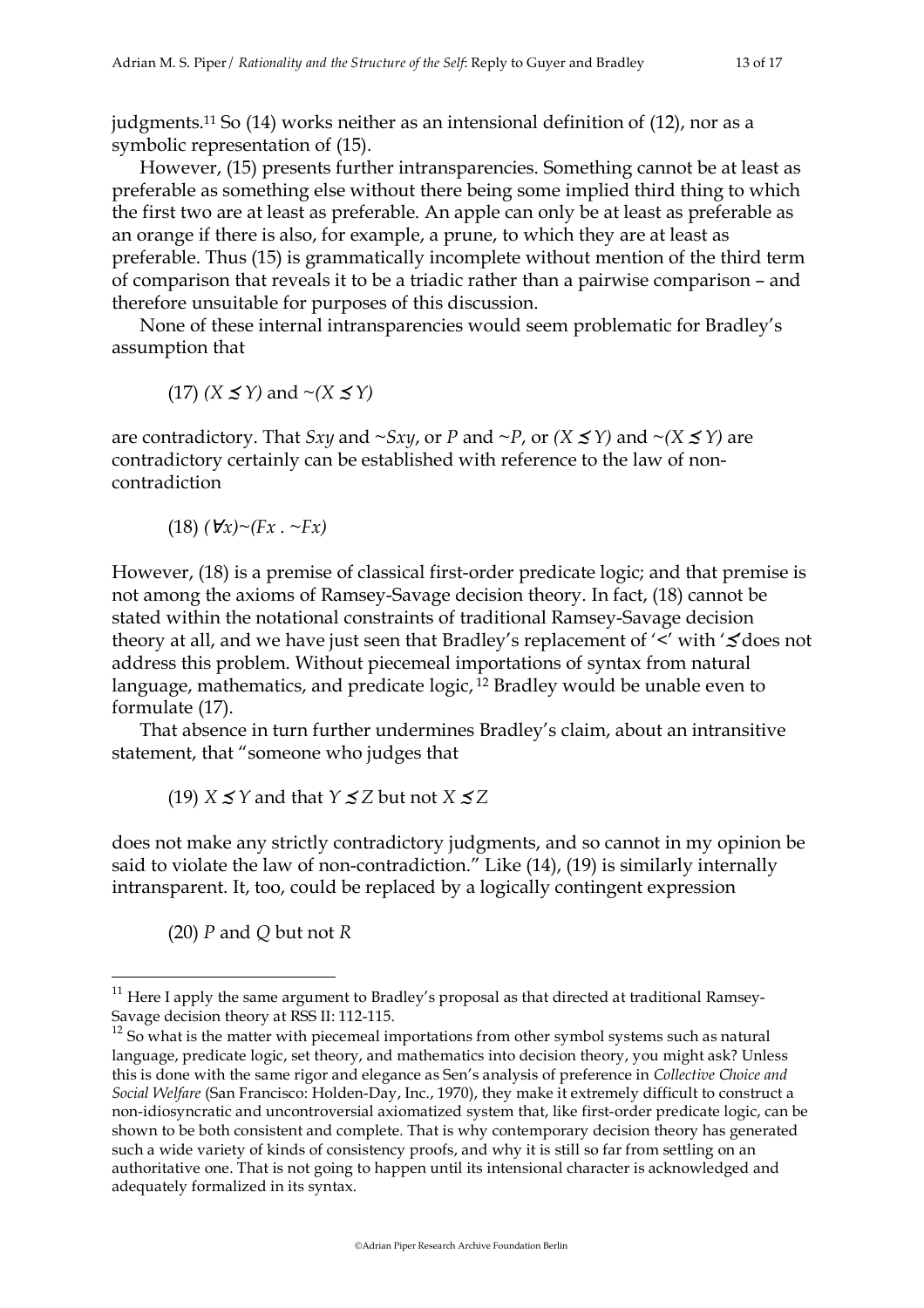without loss of meaning. As it stands, (19) does not expose enough sentential substructure to ascertain whether it conceals a contradiction or not. There is no way solely within the syntactical constraints of traditional Ramsey-Savage decision theory of ascertaining whether  $(X \leq Y)$  and  $\sim (X \leq Y)$  are contradictory or not; nor, therefore, whether someone who judges that *X*  $\leq$ *Y* and that *Y*  $\leq$ *Z* but not that *X*  $\leq$ *Z* makes any strictly contradictory judgments or not. On this count, (17) and (19) must stand or fall together. Like Davidson, McKinsey and Suppes and the many others who have subsequently addressed this problem, <sup>13</sup> Bradley must resort to the extrinsic resources of natural language even in order to state it. His notation, too, is not fine-grained enough to detect the differences, and the extensional mathematical conventions on which it relies obscure what the differences might be.

### **2. A Variable Term Calculus**

For the reasons just described, neither classical predicate logic in its traditional form, nor traditional Ramsey-Savage decision theory, nor Bradley's proposed reform of it, suffice to expose the intensional and subsentential structure of binary categorical judgments expressing pairwise comparisons between preference alternatives. Without making this substructure visible, I would agree with Bradley that it is difficult to see in what sense preferences are subject to the same logical consistency constraints as other intentional attitudes; and therefore in what sense (19) might violate the law of non-contradiction. As it stands, (19) does not comprise the kind of judgments that can be contradictory.

The concept of a genuine preference that I defend at much greater length in RSS II Chapter III is designed to redress this problem. Rather than rehearse the details of that proposal here, I offer merely a brief summary and refer the reader to that and the preceding chapter for a fuller exposition. In RSS II Chapter II, I argue that all cognitively operative intentional states of a unified self must satisfy two rationality criteria, of horizontal and vertical consistency. *Horizontal consistency* applies the quantified law of non-contradiction to the subsentential constituents of categorical judgments. These *subsentential constituents* consist in the variable terms and *n*-adic predicates ascribed to them of sentences in predicate logic. *Vertical consistency* applies the quantified law of modus ponens to the inferential relationships among such constituents, such that the lower- and higher-order concepts that figure in such judgments are logically consistent with one another.

The *variable term calculus* introduced in RSS II Chapter III offers a syntax for structuring subsentential constituents as they appear in categorical judgments expressing intentional attitudes. I focus on preference in the broad decision-theoretic sense, and in particular on preference over multiple alternatives, because that is the most troublesome intentional attitude for a Kantian theory of action capable of anchoring a plausible and robust metaethical analysis. The basic idea is to extend the Boolean connectives and quantificational conventions of classical predicate logic to these constituents. I impose on such sentences the same familiar opacity constraints as in any intentional logic. The resulting apparatus preserves the traditional conventions of classical predicate logic, but also extends them to the subsentential structure of sentences expressing intentional attitudes in that logic. My proposal differs from other intentional logics in that it treats the symbol for preference, *P*, as a

 $13$  Donald Davidson, J. C. C McKinsey, and Patrick Suppes, 'Outlines of a Formal Theory of Value, I,' *Philosophy of Science 22*, 2 (April 1955), 140-160. See the Bibliography of RSS II for a fuller list.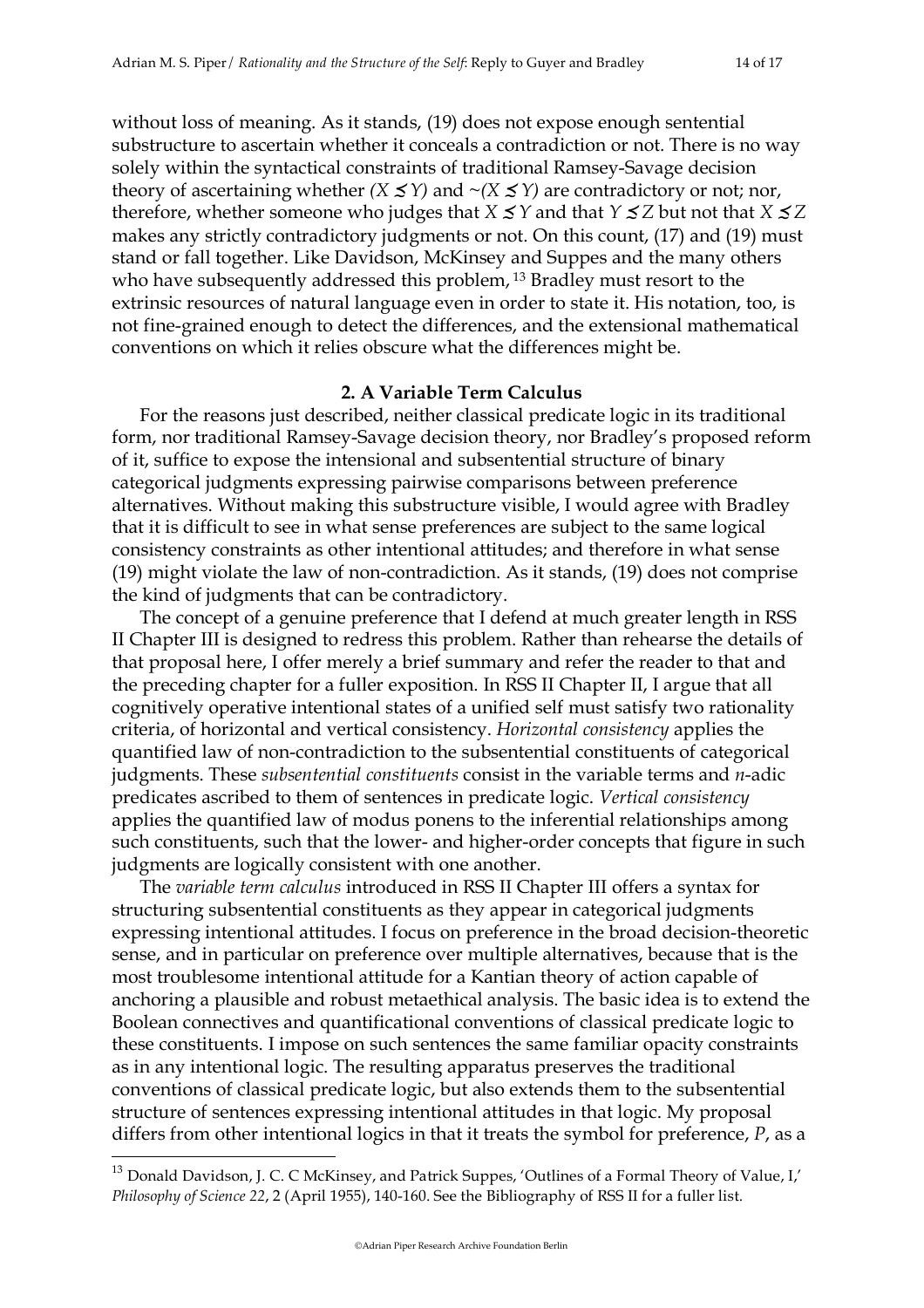first-order predicate rather than an intentional operator. This enables me to more closely conform the variable term calculus to those well-established conventions, and to then express the consistency constraints on *n*-adic judgments of preference in terms of them.

RSS II, Chapter III, Section 5, walks the reader through the basics of this apparatus; and demonstrates how to navigate with it. Section 6 contrasts my approach with those developed by Mark Kaplan on the one hand and Richard Jeffrey and Ethan Bolker on the other; and argues for the superiority of mine over both. Preference is inherently bound up with action, and therefore must be represented dynamically. 14 Hence Sections 7 and 8 formulate five further familiar criteria that such a genuine *n*-adic judgment of preference must meet: Asymmetry, Connectivity (basically equivalent to Bradley's Completeness), Irreflexivity, Transitivity, and Ordinality. I argue that these seven criteria constitute a conceptual truth about in what a genuine preference consists.

With that background in place, I now put this apparatus to work by showing how a modified version of Bradley's formulation (19) that is responsive to the criticisms made in Section IV.1 above can, in fact, be shown to violate the law of noncontradiction and therefore is subject to the requirements of logical consistency after all. We have just seen that (14) is not a satisfactory definition of (12), and that (15) is not a satisfactory expression in natural language of (14). Then (19) is not a satisfactory rendering of the intransitive preference ranking of *X*, *Y*, and *Z* that Bradley wants to claim does not violate the law of non-contradiction. For a more transparent and intuitive representation of Bradley's claim, I revert to a more familiar natural language rendering of an intransitivity among weak preferences that nevertheless both preserves its role as a relation among pairwise comparisons, and also exposes its intensionality using an active grammatical construction that explicitly expresses its concealed intentional attitude:

(21) Subject *W* prefers *X* to *Y* or is indifferent between them; and prefers *Y* to *Z* or is indifferent between them; but it is not the case that *W* prefers *X* to *Z* or is indifferent between them.

Then we can invoke the resources of the proposal developed in RSS II, Chapter III, Section 5 to symbolize (21) in a way that veridically represents both its intentional character and its subsentential structure. Given variables *w*, *x*, *y* and *z*, let *w* be a chooser and *x*, *y* and *z* be any alternatives – actions, states, events, gambles, compound lotteries, plans, prospects or discrete objects – among which that chooser decides. Define *w*'s strict preference *P* for *x* over *y* as

(22) *Pw(x . ~y)*

and *w*'s indifference between *x* and *y* as

(23) *Pw(x* ∨ *y)*

Then define *w*'s weak preference for *x* to *y* as

 $14$  I argue that judgments involving pairwise comparisons are inherently dynamic in 'The Money Pump is Necessarily Diachronic' (2014), at https://philpapers.org/rec/PIPTMP.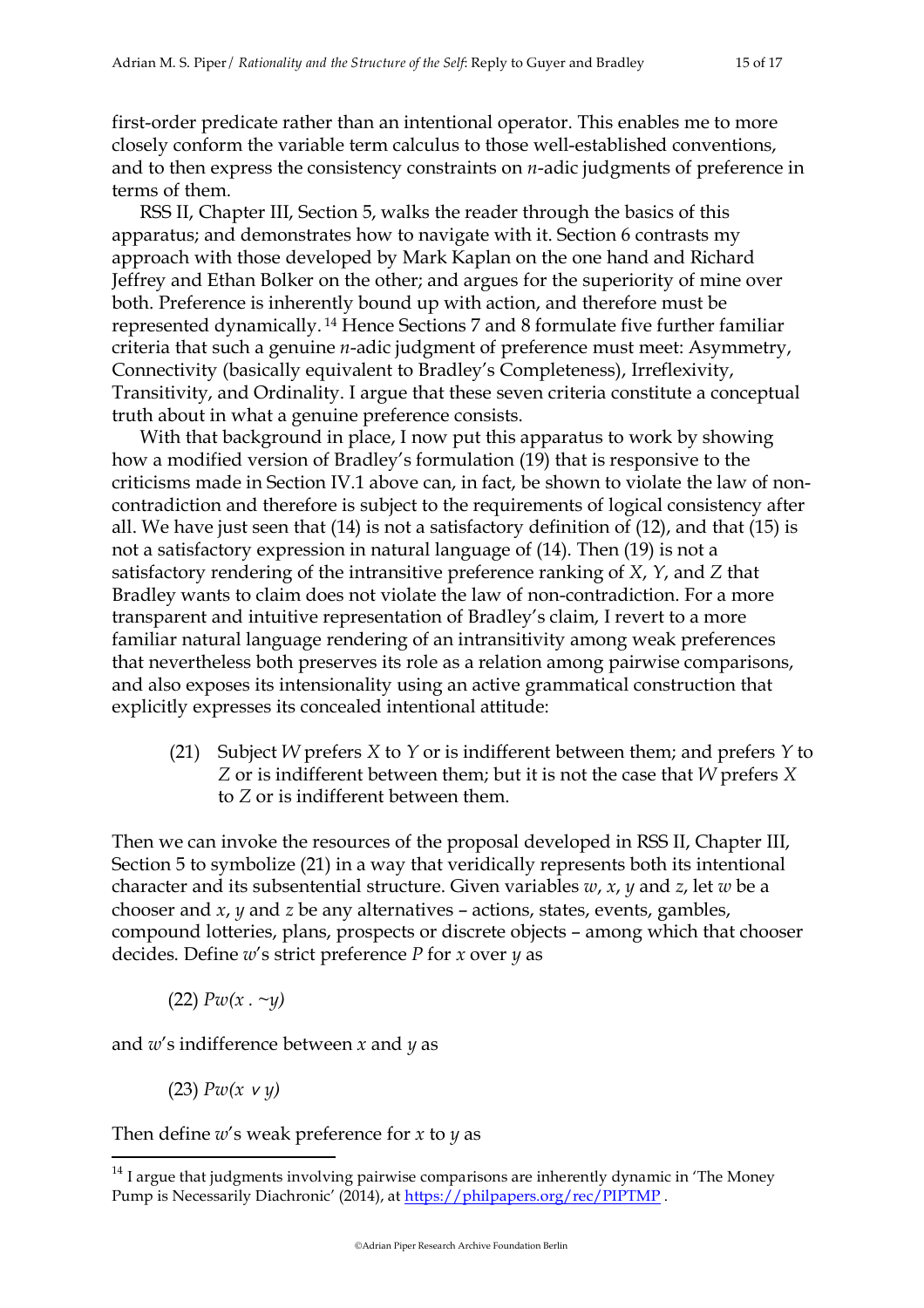(24) *Pw[(x . ~y)* ∨ *(x* ∨ *y)]*

(24) says literally that *w* is indifferent between either strictly preferring *x* to *y*, or being indifferent between them. I discuss the weak preference relation at greater length at RSS II: 131-133. Then (21) can be symbolized as

(25) *Pw[(x . ~y)* ∨ *(x* ∨ *y)] . Pw[(y . ~z)* ∨ *(y* ∨ *z)] . ~ Pw[(x . ~z)* ∨ *(x* ∨ *z)]* Intransitive ranking of weak preferences

Section 6.2.1 of RSS II, Chapter III introduces a Quinean truth-table method for subsentential constituents nested in intentional attitudes that shows (24) to be a tautology:

| (26)            |           |   |                  |   |     |              |   |
|-----------------|-----------|---|------------------|---|-----|--------------|---|
| $\overline{P}w$ | $\int (x$ |   | $\sim$ $\bar{v}$ |   | (x) |              |   |
|                 |           |   | F                |   |     |              | т |
|                 |           | F |                  |   |     | $\mathbf{T}$ |   |
|                 |           |   |                  | т |     |              |   |
| т               |           |   |                  |   |     |              |   |

If (24) is a tautology, then (25) is a contradiction, and satisfaction of a completeness (or connectivity) condition is not required in order to show this. For convenience I represent the table for each conjunct separately:

(27)

| $P\boldsymbol{w}$ | $\int$ $(x)$ |   | $\sim_V$ | V | (x) | $\mathsf{V}$ |   |
|-------------------|--------------|---|----------|---|-----|--------------|---|
|                   |              |   | E        |   |     |              | т |
|                   |              | E |          |   |     | п            |   |
|                   |              |   |          | ா |     |              |   |
| п                 |              |   |          |   |     |              |   |

 $(28)$ 

| رت∟ |     |   |            |   |    |              |              |
|-----|-----|---|------------|---|----|--------------|--------------|
| Pw  | [(y |   | $\sim_Z$ ) |   | (y | $\mathbf{v}$ | $z)$ ]       |
|     |     |   | F          |   |    |              | $\mathbf{T}$ |
|     |     | F |            |   |    | $\mathbf T$  |              |
|     |     |   |            | m |    |              |              |
| т   |     |   |            |   |    |              |              |

 $(29)$ 

| $\sim$         |   |            |     |               |
|----------------|---|------------|-----|---------------|
| $\sim Pw$ $(x$ |   | $\sim_Z$ ) | (x) | $\mathcal{Z}$ |
|                |   |            |     |               |
|                | E |            |     |               |
|                |   |            |     |               |
|                |   |            |     |               |